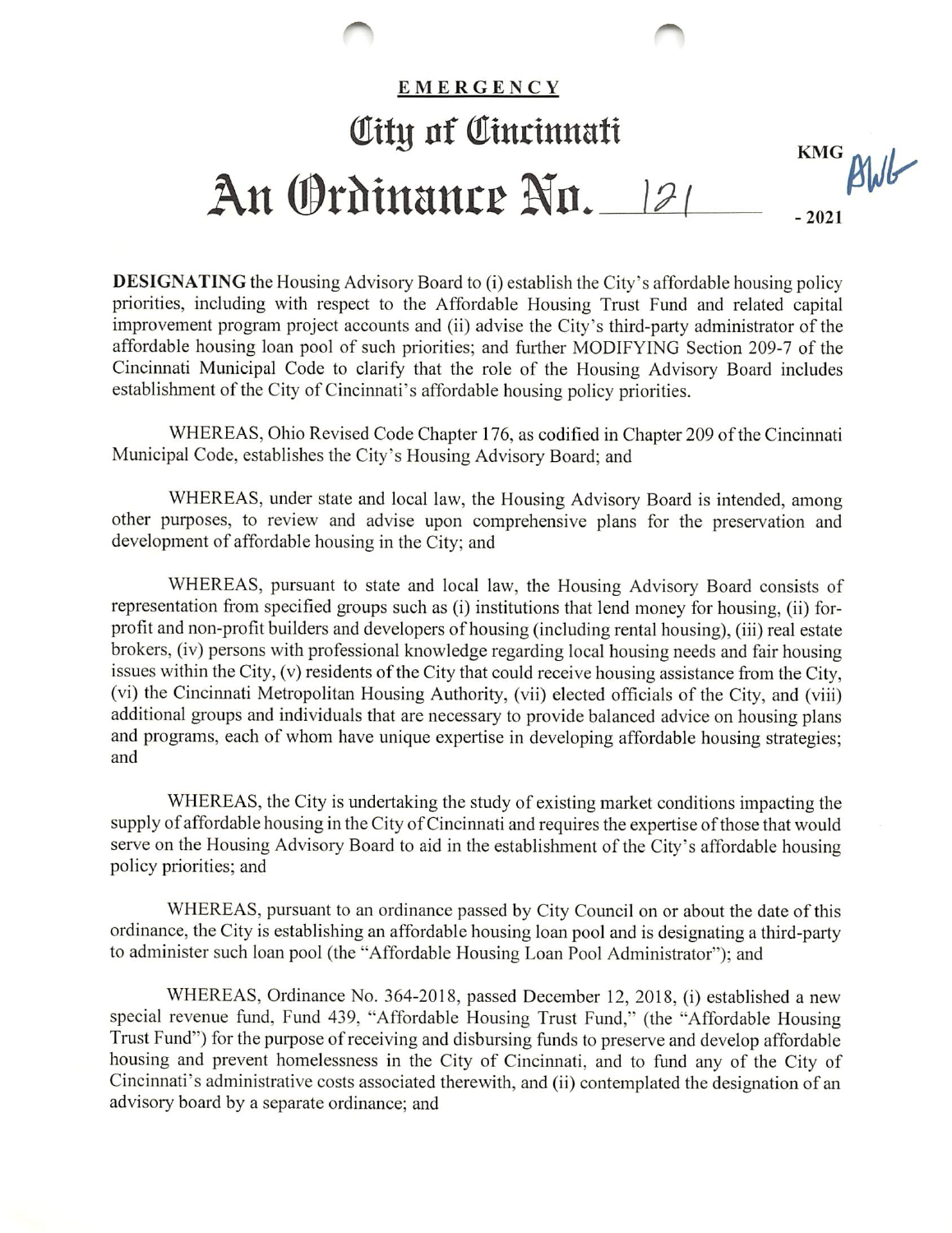WHEREAS, Ordinance No. 66-2019, passed February 21, 2019, authorized the Finance Director to accept and deposit donations from private individuals and entities in the community into the Affordable Housing Trust Fund; and

WHEREAS, Ordinance No. 76-2019, passed March 6, 2019, established a new capital improvement program project account no. 980x162x191624, "Affordable Housing," for the purpose of providing resources for the preservation and development of affordable housing and to prevent homelessness in the City of Cincinnati by funding renovation or new construction of permanent improvements, which may include hard construction costs and related soft costs, including but not limited to acquisition, demolition, assessment, planning, design, and oversight, and associated administrative costs; and

WHEREAS, Ordinance No. 125-2019, passed April 24, 2019, ordained new Chapter 315 of the Cincinnati Municipal Code creating a short term rental registry and a short term rental excise tax, the revenues from which were to be deposited into the Affordable Housing Trust Fund; and

WHEREAS, Ordinance No. 206-2019, passed June 19, 2019, amended Cincinnati Municipal Code Section 315-27 to provide that short term rental excise tax revenues are to be deposited into Fund 050 for General Fund operating activities and the short term rental excise tax revenue estimated to be collected in the following fiscal year shall establish the minimum amount appropriated in the annual budget for the following fiscal year to capital improvement projects for the preservation and development of affordable housing in the City of Cincinnati; and

WHEREAS, Ordinance No. 220-2019, also passed June 19,2019, established a new capital improvement program project account no. 980x162x201644, "Affordable Housing," for the purpose of providing resources for the preservation and development of affordable housing in the City of Cincinnati; and

WHEREAS, Ordinance No. 192-2020, passed June 24, 2020, established a new capital improvement program project account no. 980x162x211644, "Affordable Housing," for the purpose of providing resources for the preservation and development of affordable housing in the City of Cincinnati; and

WHEREAS, at the discretion of City Council, additional funds may be appropriated to the Affordable Housing Trust Fund by separate ordinance; and

WHEREAS, City Council desires to designate the Housing Advisory Board to establish affordable housing policy priorities of the City, including the Affordable Housing Trust Fund and related capital improvement project program accounts, and to advise the Affordable Housing Loan Pool Administrator of those priorities; now, therefore,

BE IT ORDAINED by the Council of the City of Cincinnati, State of Ohio:

Section 1. That the Council of the City of Cincinnati hereby designates the Housing

Advisory Board pursuant to Chapter 209 of the Cincinnati Municipal Code to (i) establish the

City's affordable housing policy priorities, including with respect to the City's Affordable Housing